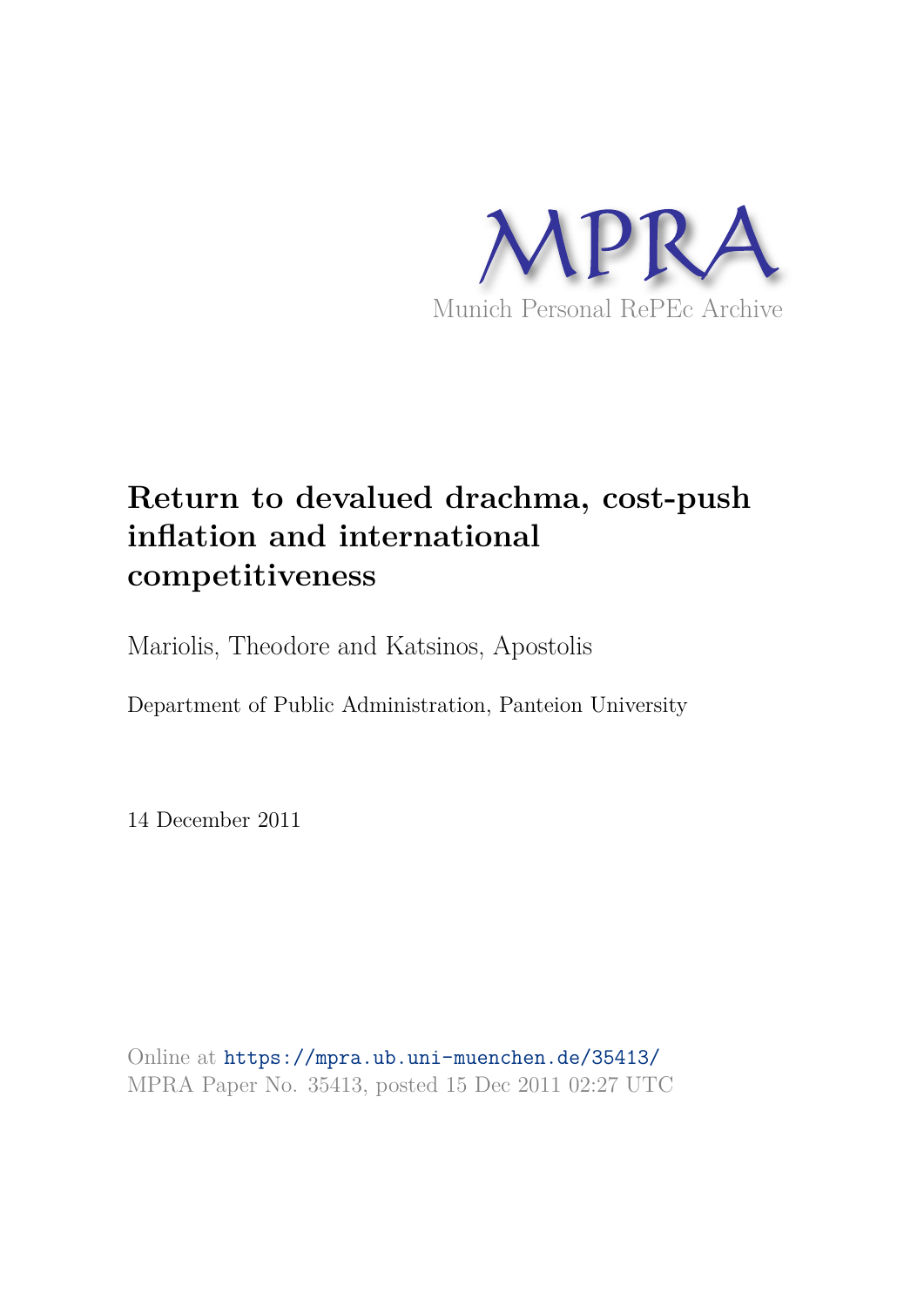## **Return to Devalued Drachma, Cost-Push Inflation and International Competitiveness\***

### **Theodore Mariolis & Apostolis Katsinos**

*Department of Public Administration, Panteion University, Athens, Greece* 

#### **Abstract**

This paper presents empirical estimates of the effects of a return to devalued drachma on the cost-inflation rate in the Greek economy. The results show moderate effects and the potential for substantial improvements in the balance of goods and services.

**Keywords:** Cost-Push Inflation, Drachma Devaluation, Dynamic Input-Output Price Models, Greek Economy, International Competitiveness **JEL classification:** C67, D57, E11, E31

#### **1. Introduction**

 $\overline{a}$ 

At the end of 2009, the Greek economy experienced serious internal and external imbalances. Large 'twin deficits' on the budget and current accounts (12% and 10%) of GDP, respectively, in 2010), high public debt and net international investment position ratios (145% (103%) and  $-98\%$  (-44%) of GDP, respectively, in 2010 (2000)), negative net national savings (17% of net national disposable income in 2010, and, with the exception of the year 2001, they were negative in each year of the period 2000-2010), high ratios of gross (net) profits to wages (130% (100%) in 2010, and the average value of the period 2000-2010 is 149% (118%)) and unemployment (12% in 2010 and 18% in August 2011) are the current problems of the economy. The exit of Greece from the Eurozone, and the reintroduction of drachma, is viewed by some scholars as the catastrophe of the economy and by others as its salvation. It may be argued, however, that the "number one" problem is the lack of international competitiveness, whilst all the other problems constitute epiphenomena ([1], [2]). So, the "late-2000s financial crisis" was not the "cause" but rather the occasion of the 'Greek crisis'.

 Within the Economic Monetary Union (EMU), the division of labour tends to be governed by the 'law of absolute (and not comparative) advantages', since there is (i) deactivation of trade (tariff and non-tariff) policies; (ii) a single currency; (iii) free movement of money capital; (iv) free movement of labour force; and (v) the so-called "Stability and Growth Pact"  $([3], [4, ch. 9], [5, chs 6 and 20]$  and  $[6]$  to  $[8]$ ).

*Address for correspondence*: Theodore Mariolis, Department of Public Administration, Panteion University, 136, Syngrou Ave, Athens 17671, Greece; Email: mariolis@hotmail.gr

<sup>\*</sup> Earlier versions of this paper were presented at Workshops of the "Study Group on Sraffian Economics" at the Panteion University, in June and September 2011: We are indebted to Kostas Papoulis, Stelios Sfakiotakis, George Soklis, Nikolaos Rodousakis and Eugenia Zouvela for apposite comments and suggestions. Furthermore, we are grateful to Costas Lapavitsas, Carlo Panico, Stergios Skaperdas, Spyros Stalias and Lefteris Tsoulfidis for insightful discussions. The usual disclaimer applies.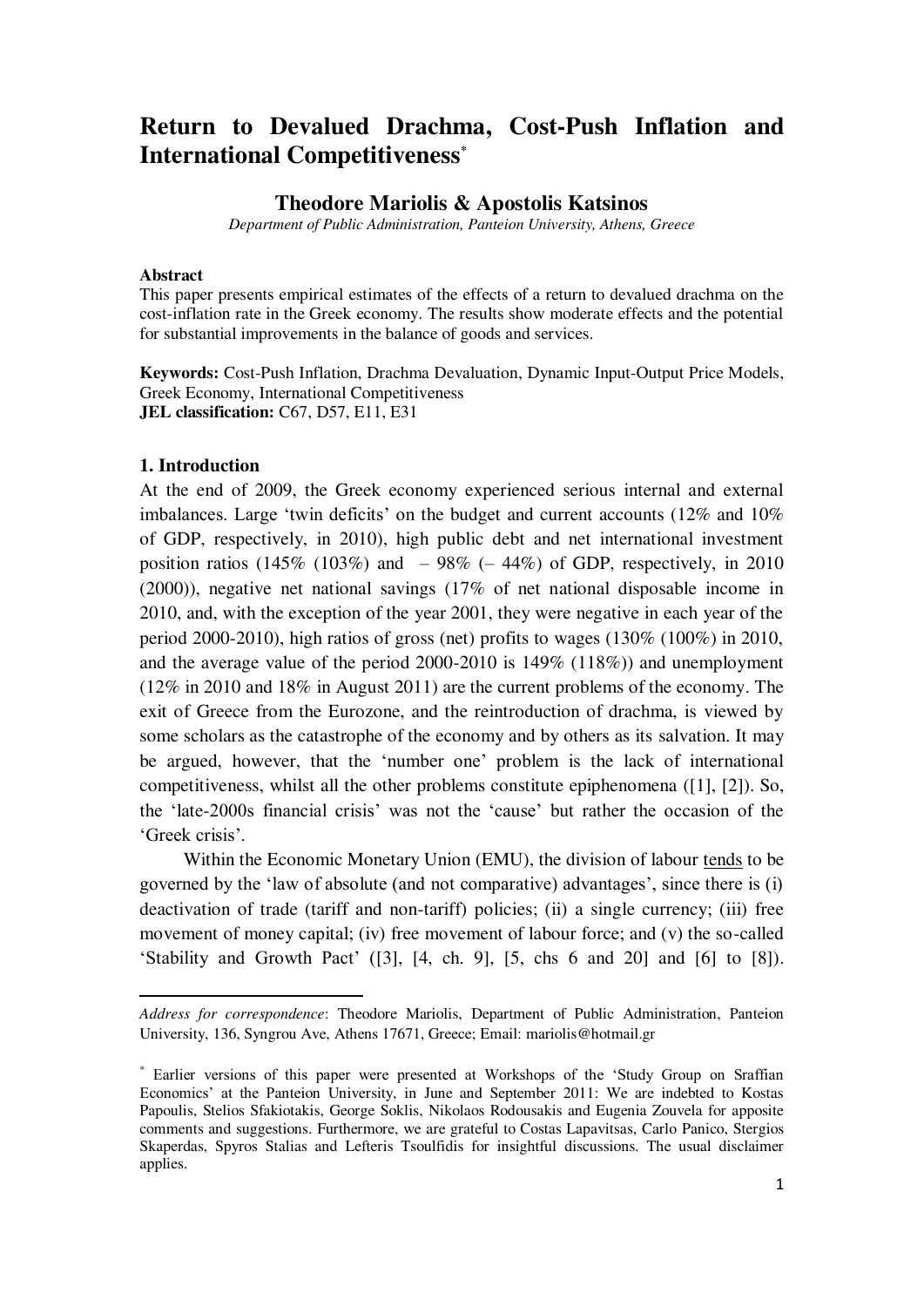Consequently, the national economies (and/or the regions of certain national economies), which are characterized by a low productivity, will eventually not be able to produce any commodity (setting aside the non-tradable commodities) or, in the best-case scenario, will produce only certain commodities (i.e. "unskilled labourintensive' commodities).<sup>1</sup> All the available empirical data suggest that this tends to be the case for the Greek economy (e.g. [10, chs 2 and 4]). Therefore, under the present circumstances, i.e. within the EMU, the contemplation of internal devaluation policies, such as reduction in government expenditures and cuts in unit labour costs in the private sector, seems to be the only available, although too little too late 'remedy'.<sup>2</sup>

 The only purpose of this short paper is to present empirical estimates, by means of simple dynamic input-output price models, of the effects of a return to devalued drachma on: (i) the cost-inflation rate; and (ii) the balance of goods and services.<sup>3</sup>

#### **2. Empirical estimates**

 $\overline{a}$ 

Based on the most recent (2005) Symmetric Input-Output Table (SIOT) of the Greek economy (which describes 59 product/industry groups), we have constructed three, alternative, simple dynamic price models (see also ([13] to [16, pp. 145-147]). All the models have the same structure, which is imposed by the available SIOT (it provides no data on fixed capital stocks, non-competitive imports and sectoral employment), but they are based on different assumptions about the response of sectoral gross value added to currency devaluation (for a critique of this approach, see  $[17]$ ).<sup>4</sup> Moreover, given that the international competitiveness of the economy has declined by 30%

<sup>&</sup>lt;sup>1</sup> Flassbeck and Spiecker [9, p. 183] note: 'Absolute and accumulating advantages of one country or a group of countries over a similar country or a country group are unsustainable. A huge gap in competitiveness has to be closed, because otherwise the country or region will face a situation where it cannot credibly convince its lenders that it will ultimately be able to pay back its debt." (emphasis added).

 $2$  Panico [11, p. 2] indicates that '[t]he data on labor compensation and productivity however suggest that the weakness of these countries [Greece, Spain and Portugal] comes from the international specialization of their economy, rather than from the 'faulty management' of the labor market. [...] This interpretation implies that the loss of competitiveness shown by some EMU economies requires structural industrial policies, rather than reductions in labor compensation, to be corrected.".

<sup>&</sup>lt;sup>3</sup> Kalman [12, p. 18] stresses: 'It is well to bear in mind also (to rub in some conventional wisdom from the system field) that in the economics problem under discussion a simple and reliable answer may be expected only if it were true that the effect of exchange-rate change on domestic price level is <u>loosely</u> coupled to the rest of the economy. If a phenomenon is loosely coupled then we are in the classicalscience situation area and there is no problem. (Very probably the problem has been solved already.) But, on the other hand, if the phenomenon is not loosely coupled, then we have a system-determined problem with all its attendant difficulties.".

<sup>&</sup>lt;sup>4</sup> These models have been formed and applied in [18], and the findings were consistent with empirical evidence on the rate of cost-inflation in the first year after the last drachma devaluation (by 14%) in March 1998 (the estimated values were in the range of 1.16%-1.75% and the 'actual' one was almost 1.2%).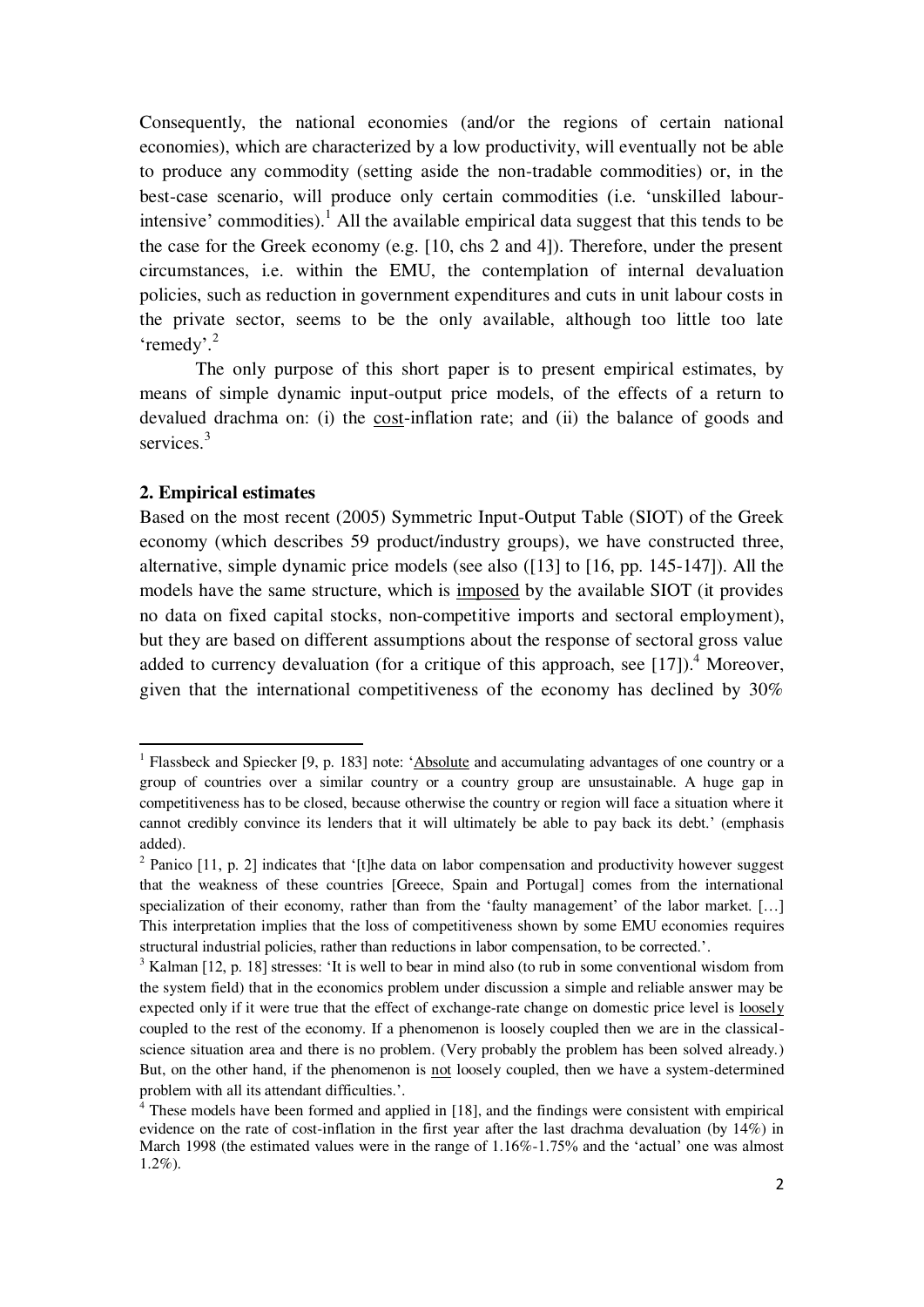since 2001 (in accordance with estimates of the Bank of Greece; e.g. [10, ch. 2]), we suppose a drachma devaluation of 50%.

 The application of our models gives the results summarized in Tables 1 and 2 (for the analytical results, and their evaluation, see [19]). Table 1 is associated with the model that gives the highest rates of cost-inflation, and reports (i) the industries that exhibit the three largest and the three smallest price increases after the devaluation; and (ii) the relevant price evolution (before devaluation, i.e. at the "year zero', all prices are, by construction, equal to 100 drachmas).

|                | <b>Industries most affected</b>                             |                                |                                                  | <b>Industries least affected</b> |                                                           |                         |  |  |
|----------------|-------------------------------------------------------------|--------------------------------|--------------------------------------------------|----------------------------------|-----------------------------------------------------------|-------------------------|--|--|
| Year           | Coke, refined<br>petroleum<br>products $&$<br>nuclear fuels | Water<br>transport<br>services | Motor vehicles,<br>trailers and<br>semi-trailers | Education<br>services            | Products of<br>forestry, logging<br>& related<br>services | Real estate<br>services |  |  |
|                | 136.7                                                       | 122.5                          | 121.5                                            | 101.1                            | 100.3                                                     | 100.7                   |  |  |
| $\mathfrak{D}$ | 141.9                                                       | 130.9                          | 128.3                                            | 106.3                            | 103.7                                                     | 102.8                   |  |  |
| 3              | 143.4                                                       | 134.7                          | 132.0                                            | 112.1                            | 108.2                                                     | 105.8                   |  |  |
| $\overline{4}$ | 144.3                                                       | 137.1                          | 134.7                                            | 117.3                            | 112.9                                                     | 109.1                   |  |  |
|                | 145.0                                                       | 138.9                          | 136.7                                            | 121.7                            | 117.4                                                     | 112.6                   |  |  |

**Table 1. The post-devaluation largest and smallest price increases**

 Table 2 is associated with the three models and reports the evolution of the perperiod cost-inflation rate (as measured by the gross value of domestic production). It then follows that, for the first year after the devaluation, the international competitiveness of the Greek economy (as measured by the real exchange rate) increases between 37.2% and 42.4%. Finally, since (i) the elasticity of export volume with respect to the real exchange rate is in the range of 0.60 to 0.71, whilst the relevant elasticity of import volume is in the range of  $-0.90$  to  $-0.92$  (in accordance with estimates of the IMF and the Bank of Greece; e.g. [20, p. 10]); (ii) for the year 2010, the exports (imports) of goods and services are 48.2 (67.7) million Euros; and (iii) the international competitiveness increases by, say, 37.2%, it follows that the deficit of the balance of goods and services decreases between 89.5% and 99.4%.

**Table 2. The per-period cost-inflation rates**

| Year | <b>Model I</b> | <b>Model II</b> | <b>Model III</b> |
|------|----------------|-----------------|------------------|
|      | 5.31%          | 5.31%           | 9.29%            |
| 2    | $1.59\%$       | 3.84%           | 5.96%            |
| 3    | $0.51\%$       | $2.99\%$        | $4.27\%$         |
|      | 0.16%          | $2.44\%$        | 3.26%            |
| .5   | $0.05\%$       | 2.06%           | 2.58%            |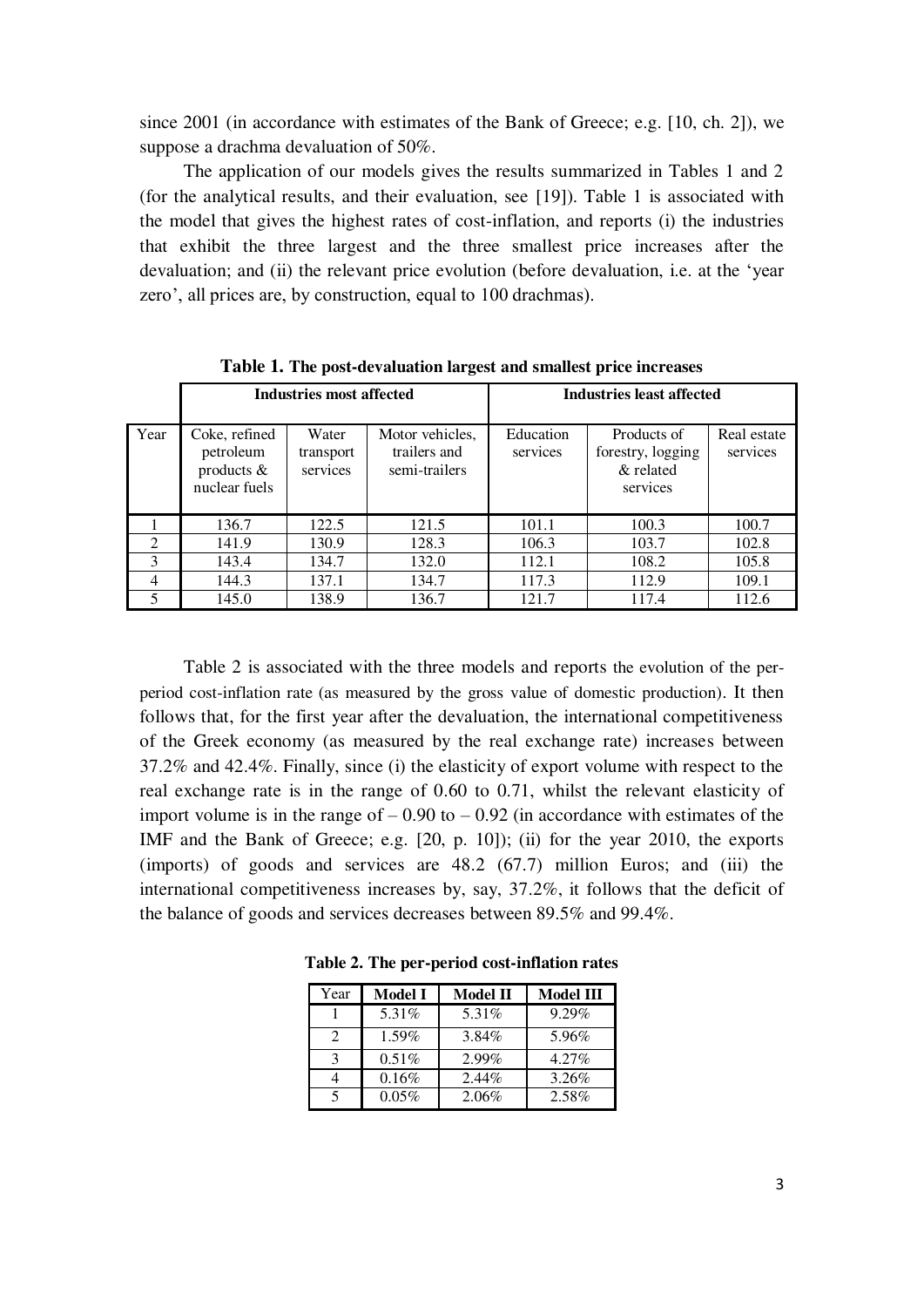#### **3. Concluding remarks**

Using simple input-output price models, it has been estimated that a drachma devaluation of 50% does not imply, directly or indirectly, great inflationary "pressures", as is commonly believed, and in fact could directly increase the international competitiveness of the economy by about 37% and decrease the deficit of the balance of goods and services by about 89%. It need hardly be argued that, even if we overlook the limitations of the used framework, these findings per se cannot provide support neither to those who argue for the switch to the drachma, nor to those who argue against (e.g. [21], [22] and, respectively, [23, pp. 37-40]). However, they would seem to be useful for (i) a comparative evaluation of the painful process of internal devaluation, which is in progress; and (ii) the case where Greece leaves, in one way or another, the Eurozone. Finally, it should be noted that there are good theoretical generalizations of the present models ([24] to [27]) that integrate the price and quantity sides and, therefore, could offer more reliable estimates, provided that the required data are available.

#### **References**

- [1] T. Mariolis and K. Papoulis, "Twin deficits' and International Competitiveness of the Greek Economy," In: Greek Scientific Association of Political Economy, Ed., Economic Crisis and Greece (in Greek), Gutenberg, Athens, 2011, pp. 275-289.
- [2] T. Mariolis, "Greece, European Union and Economic Crisis (in Greek)," Matura, Athens, 2011.
- [3] A. Brewer, "Trade with Fixed Real Wages and Mobile Capital," Journal of International Economics, Vol. 18, No. 1-2, 1985, pp. 177-186.
- [4] P. R. Krugman and M. Obstfeld, "International Economics: Theory & Policy," Third Edition, Harper Collins College Publishers, New York, 1994.
- [5] P. R. Krugman and M. Obstfeld, "International Economics: Theory & Policy," Eighth Edition, Prentice Hall, Harlow, 2009.
- [6] T. Mariolis, "The New International Division of Labour," In: Mariolis, T. and Stamatis, G., Eds, The EMU Epoch: Globalization, EMU, Drachma, Stock Exchange Market (in Greek), Stachy, Athens, 2000.
- [7] T. Mariolis, "The Division of Labour in European Monetary Union: Absolute Versus Comparative Advantage," European Research Studies, Vol. 3, No. 1-2, 2001, pp. 79- 90.
- [8] S. Parrinello, "The Notion of National Competitiveness in a Global Economy," In: Vint, J., Metcalfe, J. S., Kurz, H. D., Salvadori, N., and Samuelson, P., Eds, Economic Theory and Economic Thought. Essays in honour of Ian Steedman, Routledge, London, 2009, pp. 49-68.
- [9] H. Flassbeck and F. Spiecker, "The Euro A Story of Misunderstanding," Intereconomics: Review of European Economic Policy, Vol. 46, No. 4, 2011, pp. 180- 187.
- [10] G. Economou, I. Sampethai and G. Simigiannis, Eds, "The Current Account of Greece: Imbalances and Policy implications," (in Greek), Bank of Greece, Athens, 2010.
- [11] C. Panico, "The Causes of the Debt Crisis in Europe and the Role of Regional Integration," Working Papers Series, No. 234, Political Economy Research Institute, University of Massachusetts at Amherst, September 2010.
- [12] R. E. Kalman, "A System-Theoretic Critique of Dynamic Economic Models," In: Lazarevic, B., Ed., Global and Large Scale System Models, Lecture Notes in Control and Information Sciences, Vol. 19, Springer, Berlin, 1979, pp. 3-24.